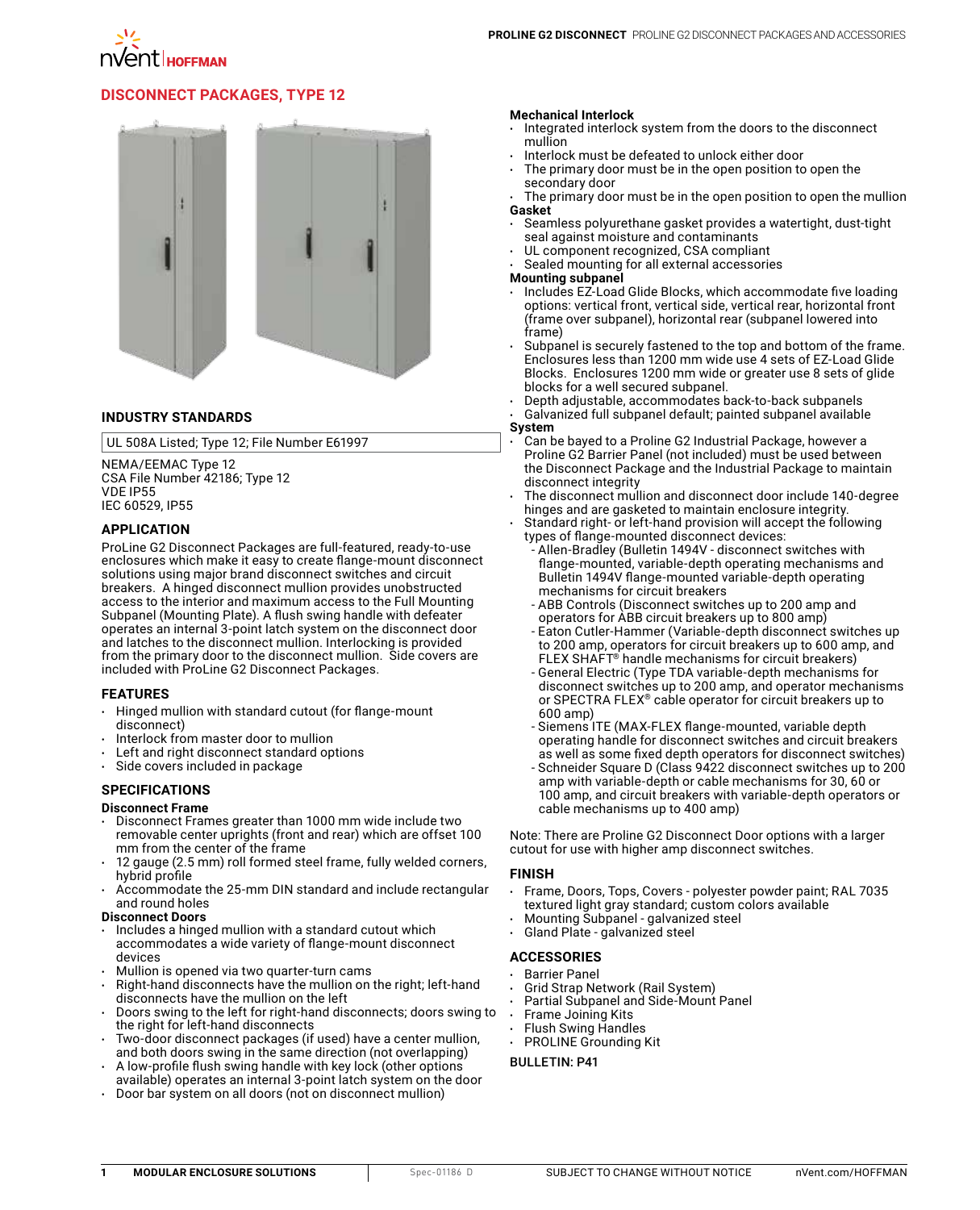

## Standard Product

|                                |                                        |                                                |              |              |              |              |            |              | Maximum<br><b>Subpanel</b> | <b>Maximum</b><br><b>Subpanel</b> |                                 | Max. Rack |                                             |
|--------------------------------|----------------------------------------|------------------------------------------------|--------------|--------------|--------------|--------------|------------|--------------|----------------------------|-----------------------------------|---------------------------------|-----------|---------------------------------------------|
| <b>Catalog Number</b>          | AxBxC mm                               | AxBxC in.                                      | $H$ (mm)     | H (in.)      | $W$ (mm)     | W (in.)      | $D$ (mm)   | D (in.)      | HxW (mm)                   | HxW (in.)                         | <b>No. of Doors Mount Units</b> |           | <b>Type</b>                                 |
| <b>P2KDL1684</b>               | 1602 x 808 x 405                       | 63.07 x 31.80 x 15.94                          | 1600         | 63.0         | 800          | 31.5         | 400        | 15.7         | 1506x728                   | 59.3x28.7                         | 1                               | 33        | Left Mullion                                |
| P2KDR1684                      | 1602 x 808 x 405                       | 63.07 x 31.80 x 15.94                          | 1600         | 63.0         | 800          | 31.5         | 400        | 15.7         | 1506x728                   | 59.3x28.7                         | 1                               | 33        | <b>Right Mullion</b>                        |
| <b>P2KDL1685</b>               | 1602 x 808 x 505                       | 63.07 x 31.81 x 19.88                          | 1600         | 63.0         | 800          | 31.5         | 500        | 19.7         | 1506x728                   | 59.3x28.7                         | 1                               | 33        | <b>Left Mullion</b>                         |
| P2KDR1685                      | 1602 x 808 x 505                       | 63.07 x 31.81 x 19.88                          | 1600         | 63.0         | 800          | 31.5         | 500        | 19.7         | 1506x728                   | 59.3x28.7                         | 1                               | 33        | <b>Right Mullion</b>                        |
| <b>P2KDL1686</b>               | 1602 x 808 x 605                       | 63.07 x 31.80 x 23.82                          | 1600         | 63.0         | 800<br>800   | 31.5         | 600<br>600 | 23.6<br>23.6 | 1506x728<br>1506x728       | 59.3x28.7                         | $\mathbf{1}$<br>1               | 33<br>33  | <b>Left Mullion</b>                         |
| P2KDR1686<br>P2KDL16104        | 1602 x 808 x 605<br>1602 x 1008 x 405  | 63.07 x 31.80 x 23.82<br>63.07 x 39.67 x 15.94 | 1600<br>1600 | 63.0<br>63.0 | 1000         | 31.5<br>39.4 | 400        | 15.7         | 1506x928                   | 59.3x28.7<br>59.3x36.5            | $\overline{2}$                  | 33        | <b>Right Mullion</b><br><b>Left Mullion</b> |
| P2KDR16104                     | 1602 x 1008 x 405                      | 63.07 x 39.67 x 15.94                          | 1600         | 63.0         | 1000         | 39.4         | 400        | 15.7         | 1506x928                   | 59.3x36.5                         | 2                               | 33        | <b>Right Mullion</b>                        |
| P2KDL16106                     | 1602 x 1008 x 605                      | 63.07 x 39.67 x 23.82                          | 1600         | 63.0         | 1000         | 39.4         | 600        | 23.6         | 1506x928                   | 59.3x36.5                         | $\overline{2}$                  | 33        | <b>Left Mullion</b>                         |
| P2KDR16106                     | 1602 x 1008 x 605                      | 63.07 x 39.67 x 23.82                          | 1600         | 63.0         | 1000         | 39.4         | 600        | 23.6         | 1506x928                   | 59.3x36.5                         | 2                               | 33        | <b>Right Mullion</b>                        |
| P2KDL16124                     | 1602 x 1208 x 405                      | 63.07 x 47.54 x 15.94                          | 1600         | 63.0         | 1200         | 47.2         | 400        | 15.7         | 1506x1128                  | 59.3x44.4                         | $\overline{2}$                  | 33        | <b>Left Mullion</b>                         |
| P2KDR16124                     | 1602 x 1208 x 405                      | 63.07 x 47.54 x 15.94                          | 1600         | 63.0         | 1200         | 47.2         | 400        | 15.7         | 1506x1128                  | 59.3x44.4                         | 2                               | 33        | <b>Right Mullion</b>                        |
| P2KDL16125                     | 1602 x 1208 x 505                      | 63.07 x 47.56 x 19.88                          | 1600         | 63.0         | 1200         | 47.2         | 500        | 19.7         | 1506x1128                  | 59.3x44.4                         | $\overline{2}$                  | 33        | <b>Left Mullion</b>                         |
| P2KDR16125<br>P2KDL16126       | 1602 x 1208 x 505<br>1602 x 1208 x 605 | 63.07 x 47.56 x 19.88<br>63.07 x 47.54 x 23.82 | 1600<br>1600 | 63.0<br>63.0 | 1200<br>1200 | 47.2<br>47.2 | 500<br>600 | 19.7<br>23.6 | 1506x1128<br>1506x1128     | 59.3x44.4<br>59.3x44.4            | 2<br>$\overline{2}$             | 33<br>33  | <b>Right Mullion</b><br><b>Left Mullion</b> |
| P2KDR16126                     | 1602 x 1208 x 605                      | 63.07 x 47.54 x 23.82                          | 1600         | 63.0         | 1200         | 47.2         | 600        | 23.6         | 1506x1128                  | 59.3x44.4                         | 2                               | 33        | <b>Right Mullion</b>                        |
| P2KDL16164                     | 1602 x 1608 x 405                      | 63.07 x 63.29 x 15.94                          | 1600         | 63.0         | 1600         | 63.0         | 400        | 15.7         | 1506x1528                  | 59.3x60.2                         | $\overline{2}$                  | 33        | <b>Left Mullion</b>                         |
| P2KDR16164                     | 1602 x 1608 x 405                      | 63.07 x 63.29 x 15.94                          | 1600         | 63.0         | 1600         | 63.0         | 400        | 15.7         | 1506x1528                  | 59.3x60.2                         | 2                               | 33        | <b>Right Mullion</b>                        |
| P2KDL16165                     | 1602 x 1608 x 505                      | 63.07 x 63.31 x 19.88                          | 1600         | 63.0         | 1600         | 63.0         | 500        | 19.7         | 1506x1528                  | 59.3x60.2                         | 2                               | 33        | <b>Left Mullion</b>                         |
| P2KDR16165                     | 1602 x 1608 x 505                      | 63.07 x 63.31 x 19.88                          | 1600         | 63.0         | 1600         | 63.0         | 500        | 19.7         | 1506x1528                  | 59.3x60.2                         | 2                               | 33        | <b>Right Mullion</b>                        |
| P2KDL16166                     | 1602 x 1608 x 605                      | 63.07 x 63.29 x 23.82                          | 1600         | 63.0         | 1600         | 63.0         | 600        | 23.6         | 1506x1528                  | 59.3x60.2                         | $\overline{2}$                  | 33        | <b>Left Mullion</b>                         |
| P2KDR16166                     | 1602 x 1608 x 605                      | 63.07 x 63.29 x 23.82                          | 1600         | 63.0         | 1600         | 63.0         | 600        | 23.6         | 1506x1528                  | 59.3x60.2                         | 2                               | 33        | <b>Right Mullion</b>                        |
| P2KDL1885<br><b>P2KDR1885</b>  | 1802 x 808 x 505<br>1802 x 808 x 505   | 70.94 x 31.80 x 19.88<br>70.94 x 31.80 x 19.88 | 1800<br>1800 | 70.9<br>70.9 | 800<br>800   | 31.5<br>31.5 | 500<br>500 | 19.7<br>19.7 | 1706x728<br>1706x728       | 67.2x28.7<br>67.2x28.7            | 1<br>$\mathbf{1}$               | 38<br>38  | <b>Left Mullion</b><br><b>Right Mullion</b> |
| <b>P2KDL1886</b>               | 1802 x 808 x 605                       | 70.94 x 31.80 x 23.82                          | 1800         | 70.9         | 800          | 31.5         | 600        | 23.6         | 1706x728                   | 67.2x28.7                         | 1                               | 38        | <b>Left Mullion</b>                         |
| <b>P2KDR1886</b>               | 1802 x 808 x 605                       | 70.94 x 31.80 x 23.82                          | 1800         | 70.9         | 800          | 31.5         | 600        | 23.6         | 1706x728                   | 67.2x28.7                         | 1                               | 38        | <b>Right Mullion</b>                        |
| P2KDL18105                     | 1802 x 1008 x 505                      | 70.94 x 39.67 x 19.88                          | 1800         | 70.9         | 1000         | 39.4         | 500        | 19.7         | 1706x928                   | 67.2x36.5                         | 1                               | 38        | <b>Left Mullion</b>                         |
| P2KDR18105                     | 1802 x 1008 x 505                      | 70.94 x 39.67 x 19.88                          | 1800         | 70.9         | 1000         | 39.4         | 500        | 19.7         | 1706x928                   | 67.2x36.5                         | $\mathbf{1}$                    | 38        | <b>Right Mullion</b>                        |
| P2KDL18106                     | 1802 x 1008 x 605                      | 70.94 x 39.67 x 23.82                          | 1800         | 70.9         | 1000         | 39.4         | 600        | 23.6         | 1706x928                   | 67.2x36.5                         | 1                               | 38        | <b>Left Mullion</b>                         |
| P2KDR18106                     | 1802 x 1008 x 605                      | 70.94 x 39.67 x 23.82                          | 1800         | 70.9         | 1000         | 39.4         | 600        | 23.6         | 1706x928                   | 67.2x36.5                         | 1                               | 38        | <b>Right Mullion</b>                        |
| P2KDL18124                     | 1802 x 1208 x 405                      | 70.94 x 47.54 x 15.94                          | 1800         | 70.9         | 1200         | 47.2         | 400        | 15.7         | 1706x1128                  | 67.2x44.4                         | $\overline{2}$                  | 38        | <b>Left Mullion</b>                         |
| P2KDR18124<br>P2KDL18125       | 1802 x 1208 x 405<br>1802 x 1208 x 505 | 70.94 x 47.54 x 15.94<br>70.94 x 47.56 x 19.88 | 1800<br>1800 | 70.9<br>70.9 | 1200<br>1200 | 47.2<br>47.2 | 400<br>500 | 15.7<br>19.7 | 1706x1128<br>1706x1128     | 67.2x44.4<br>67.2x44.4            | 2<br>$\overline{2}$             | 38<br>38  | <b>Right Mullion</b><br><b>Left Mullion</b> |
| P2KDR18125                     | 1802 x 1208 x 505                      | 70.94 x 47.56 x 19.88                          | 1800         | 70.9         | 1200         | 47.2         | 500        | 19.7         | 1706x1128                  | 67.2x44.4                         | 2                               | 38        | <b>Right Mullion</b>                        |
| P2KDL18126                     | 1802 x 1208 x 605                      | 70.94 x 47.54 x 23.82                          | 1800         | 70.9         | 1200         | 47.2         | 600        | 23.6         | 1706x1128                  | 67.2x44.4                         | $\overline{2}$                  | 38        | <b>Left Mullion</b>                         |
| P2KDR18126                     | 1802 x 1208 x 605                      | 70.94 x 47.54 x 23.82                          | 1800         | 70.9         | 1200         | 47.2         | 600        | 23.6         | 1706x1128                  | 67.2x44.4                         | 2                               | 38        | <b>Right Mullion</b>                        |
| P2KDL18164                     | 1802 x 1608 x 405                      | 70.94 x 63.29 x 15.94                          | 1800         | 70.9         | 1600         | 63.0         | 400        | 15.7         | 1706x1528                  | 67.2x60.2                         | $\overline{2}$                  | 38        | <b>Left Mullion</b>                         |
| P2KDR18164                     | 1802 x 1608 x 405                      | 70.94 x 63.29 x 15.94                          | 1800         | 70.9         | 1600         | 63.0         | 400        | 15.7         | 1706x1528                  | 67.2x60.2                         | 2                               | 38        | <b>Right Mullion</b>                        |
| P2KDL18165                     | 1802 x 1608 x 505                      | 70.94 x 63.31 x 19.88                          | 1800         | 70.9         | 1600         | 63.0         | 500        | 19.7         | 1706x1528                  | 67.2x60.2                         | $\overline{2}$                  | 38        | <b>Left Mullion</b>                         |
| P2KDR18165                     | 1802 x 1608 x 505                      | 70.94 x 63.31 x 19.88                          | 1800         | 70.9         | 1600         | 63.0         | 500        | 19.7         | 1706x1528                  | 67.2x60.2                         | 2                               | 38        | <b>Right Mullion</b>                        |
| P2KDL18166<br>P2KDR18166       | 1802 x 1608 x 605<br>1802 x 1608 x 605 | 70.94 x 63.29 x 23.82<br>70.94 x 63.29 x 23.82 | 1800<br>1800 | 70.9<br>70.9 | 1600<br>1600 | 63.0<br>63.0 | 600<br>600 | 23.6<br>23.6 | 1706x1528<br>1706x1528     | 67.2x60.2<br>67.2x60.2            | $\overline{2}$<br>2             | 38<br>38  | <b>Left Mullion</b><br><b>Right Mullion</b> |
| P2KDL18184                     | 1802 x 1808 x 405                      | 70.94 x 71.17 x 15.94                          | 1800         | 70.9         | 1800         | 70.9         | 400        | 15.7         | 1706x1728                  | 67.2x68                           | $\overline{2}$                  | 38        | <b>Left Mullion</b>                         |
| P2KDR18184                     | 1802 x 1808 x 405                      | 70.94 x 71.17 x 15.94                          | 1800         | 70.9         | 1800         | 70.9         | 400        | 15.7         | 1706x1728                  | 67.2x68                           | 2                               | 38        | <b>Right Mullion</b>                        |
| P2KDL18185                     | 1802 x 1808 x 505                      | 70.94 x 71.18 x 19.88                          | 1800         | 70.9         | 1800         | 70.9         | 500        | 19.7         | 1706x1728                  | 67.2x68                           | $\overline{2}$                  | 38        | <b>Left Mullion</b>                         |
| P2KDR18185                     | 1802 x 1808 x 505                      | 70.94 x 71.18 x 19.88                          | 1800         | 70.9         | 1800         | 70.9         | 500        | 19.7         | 1706x1728                  | 67.2x68                           | 2                               | 38        | <b>Right Mullion</b>                        |
| P2KDL18186                     | 1802 x 1808 x 605                      | 70.94 x 71.17 x 23.82                          | 1800         | 70.9         | 1800         | 70.9         | 600        | 23.6         | 1706x1728                  | 67.2x68                           | 2                               | 38        | <b>Left Mullion</b>                         |
| P2KDR18186<br><b>P2KDL2085</b> | 1802 x 1808 x 605                      | 70.94 x 71.17 x 23.82<br>78.82 x 31.80 x 19.88 | 1800<br>2000 | 70.9         | 1800<br>800  | 70.9<br>31.5 | 600<br>500 | 23.6<br>19.7 | 1706x1728                  | 67.2x68<br>75x28.7                | 2<br>$\mathbf{1}$               | 38<br>42  | <b>Right Mullion</b>                        |
| <b>P2KDR2085</b>               | 2002 x 808 x 505<br>2002 x 808 x 505   | 78.82 x 31.80 x 19.88                          | 2000         | 78.7<br>78.7 | 800          | 31.5         | 500        | 19.7         | 1906x728<br>1906x728       | 75x28.7                           | 1                               | 42        | <b>Left Mullion</b><br><b>Right Mullion</b> |
| <b>P2KDL2086</b>               | 2002 x 808 x 605                       | 78.82 x 31.80 x 23.82                          | 2000         | 78.7         | 800          | 31.5         | 600        | 23.6         | 1906x728                   | 75x28.7                           | $\mathbf{1}$                    | 42        | <b>Left Mullion</b>                         |
| <b>P2KDR2086</b>               | 2002 x 808 x 605                       | 78.82 x 31.80 x 23.82                          | 2000         | 78.7         | 800          | 31.5         | 600        | 23.6         | 1906x728                   | 75x28.7                           | 1                               | 42        | <b>Right Mullion</b>                        |
| <b>P2KDL2088</b>               | 2002 x 808 x 805                       | 78.80 x 31.80 x 31.70                          | 2000         | 78.7         | 800          | 31.5         | 800        | 31.5         | 1906x728                   | 75x28.7                           | $\mathbf{1}$                    | 42        | <b>Left Mullion</b>                         |
| <b>P2KDR2088</b>               | 2002 x 808 x 805                       | 78.80 x 31.80 x 31.70                          | 2000         | 78.7         | 800          | 31.5         | 800        | 31.5         | 1906x728                   | 75x28.7                           | 1                               | 42        | <b>Right Mullion</b>                        |
| P2KDL20105                     | 2002 x 1008 x 505                      | 78.82 x 39.67 x 19.88                          | 2000         | 78.7         | 1000         | 39.4         | 500        | 19.7         | 1906x928                   | 75x36.5                           | $\mathbf{1}$                    | 42        | <b>Left Mullion</b>                         |
| P2KDR20105                     | 2002 x 1008 x 505                      | 78.82 x 39.67 x 19.88                          | 2000         | 78.7         | 1000         | 39.4         | 500        | 19.7         | 1906x928                   | 75x36.5                           | 1                               | 42        | <b>Right Mullion</b>                        |
| P2KDL20106<br>P2KDR20106       | 2002 x 1008 x 605<br>2002 x 1008 x 605 | 78.82 x 39.67 x 23.82<br>78.82 x 39.67 x 23.82 | 2000<br>2000 | 78.7<br>78.7 | 1000<br>1000 | 39.4<br>39.4 | 600<br>600 | 23.6<br>23.6 | 1906x928<br>1906x928       | 75x36.5<br>75x36.5                | 1<br>1                          | 42<br>42  | Left Mullion<br><b>Right Mullion</b>        |
| P2KDL20124                     | 2002 x 1208 x 405                      | 78.82 x 47.54 x 15.94                          | 2000         | 78.7         | 1200         | 47.2         | 400        | 15.7         | 1906x1128                  | 75x44.4                           | $\overline{\mathbf{c}}$         | 42        | Left Mullion                                |
| P2KDR20124                     | 2002 x 1208 x 405                      | 78.82 x 47.54 x 15.94                          | 2000         | 78.7         | 1200         | 47.2         | 400        | 15.7         | 1906x1128                  | 75x44.4                           | $\overline{2}$                  | 42        | <b>Right Mullion</b>                        |
| P2KDL20125                     | 2002 x 1208 x 505                      | 78.82 x 47.56 x 19.88                          | 2000         | 78.7         | 1200         | 47.2         | 500        | 19.7         | 1906x1128                  | 75x44.4                           | $\overline{\mathbf{c}}$         | 42        | Left Mullion                                |
| P2KDR20125                     | 2002 x 1208 x 505                      | 78.82 x 47.56 x 19.88                          | 2000         | 78.7         | 1200         | 47.2         | 500        | 19.7         | 1906x1128                  | 75x44.4                           | 2                               | 42        | <b>Right Mullion</b>                        |
| P2KDL20126                     | 2002 x 1208 x 605                      | 78.82 x 47.54 x 23.82                          | 2000         | 78.7         | 1200         | 47.2         | 600        | 23.6         | 1906x1128                  | 75x44.4                           | $\overline{2}$                  | 42        | Left Mullion                                |
| P2KDR20126                     | 2002 x 1208 x 605                      | 78.82 x 47.54 x 23.82                          | 2000         | 78.7         | 1200         | 47.2         | 600        | 23.6         | 1906x1128                  | 75x44.4                           | $\overline{2}$                  | 42        | <b>Right Mullion</b>                        |
| P2KDL20164<br>P2KDR20164       | 2002 x 1608 x 405<br>2002 x 1608 x 405 | 78.82 x 63.29 x 15.94<br>78.82 x 63.29 x 15.94 | 2000         | 78.7<br>78.7 | 1600         | 63.0         | 400<br>400 | 15.7         | 1906x1528<br>1906x1528     | 75x60.2<br>75x60.2                | $\overline{2}$                  | 42        | Left Mullion<br><b>Right Mullion</b>        |
| P2KDL20165                     | 2002 x 1608 x 505                      | 78.82 x 63.31 x 19.88                          | 2000<br>2000 | 78.7         | 1600<br>1600 | 63.0<br>63.0 | 500        | 15.7<br>19.7 | 1906x1528                  | 75x60.2                           | 2<br>$\overline{2}$             | 42<br>42  | Left Mullion                                |
| P2KDR20165                     | 2002 x 1608 x 505                      | 78.82 x 63.31 x 19.88                          | 2000         | 78.7         | 1600         | 63.0         | 500        | 19.7         | 1906x1528                  | 75x60.2                           | 2                               | 42        | <b>Right Mullion</b>                        |
| P2KDL20166                     | 2002 x 1608 x 605                      | 78.82 x 63.29 x 23.82                          | 2000         | 78.7         | 1600         | 63.0         | 600        | 23.6         | 1906x1528                  | 75x60.2                           | $\overline{2}$                  | 42        | Left Mullion                                |
| P2KDR20166                     | 2002 x 1608 x 605                      | 78.82 x 63.29 x 23.82                          | 2000         | 78.7         | 1600         | 63.0         | 600        | 23.6         | 1906x1528                  | 75x60.2                           | 2                               | 42        | <b>Right Mullion</b>                        |
| P2KDL20184                     | 2002 x 1808 x 405                      | 78.82 x 71.17 x 15.94                          | 2000         | 78.7         | 1800         | 70.9         | 400        | 15.7         | 1906x1728                  | 75x68                             | $\overline{\mathbf{c}}$         | 42        | Left Mullion                                |
| P2KDR20184                     | 2002 x 1808 x 405                      | 78.82 x 71.17 x 15.94                          | 2000         | 78.7         | 1800         | 70.9         | 400        | 15.7         | 1906x1728                  | 75x68                             | 2                               | 42        | <b>Right Mullion</b>                        |
| P2KDL20185                     | 2002 x 1808 x 505                      | 78.82 x 71.18 x 19.88                          | 2000         | 78.7         | 1800         | 70.9         | 500        | 19.7         | 1906x1728                  | 75x68                             | $\overline{2}$                  | 42        | Left Mullion                                |
| P2KDR20185<br>P2KDL20186       | 2002 x 1808 x 505<br>2002 x 1808 x 605 | 78.82 x 71.18 x 19.88<br>78.82 x 71.17 x 23.82 | 2000<br>2000 | 78.7<br>78.7 | 1800<br>1800 | 70.9<br>70.9 | 500<br>600 | 19.7<br>23.6 | 1906x1728<br>1906x1728     | 75x68<br>75x68                    | 2<br>$\overline{2}$             | 42<br>42  | <b>Right Mullion</b><br>Left Mullion        |
| P2KDR20186                     | 2002 x 1808 x 605                      | 78.82 x 71.17 x 23.82                          | 2000         | 78.7         | 1800         | 70.9         | 600        | 23.6         | 1906x1728                  | 75x68                             | 2                               | 42        | <b>Right Mullion</b>                        |
| <b>P2KDL2285</b>               | 2202 x 808 x 505                       | 86.69 x 31.80 x 19.88                          | 2200         | 86.6         | 800          | 31.5         | 500        | 19.7         | 2106x728                   | 82.9x28.7                         | 1                               | 47        | Left Mullion                                |
| <b>P2KDR2285</b>               | 2202 x 808 x 505                       | 86.69 x 31.80 x 19.88                          | 2200         | 86.6         | 800          | 31.5         | 500        | 19.7         | 2106x728                   | 82.9x28.7                         | 1                               | 47        | <b>Right Mullion</b>                        |
| <b>P2KDL2286</b>               | 2202 x 808 x 605                       | 86.69 x 31.80 x 23.82                          | 2200         | 86.6         | 800          | 31.5         | 600        | 23.6         | 2106x728                   | 82.9x28.7                         | 1                               | 47        | <b>Left Mullion</b>                         |
| <b>P2KDR2286</b>               | 2202 x 808 x 605                       | 86.69 x 31.80 x 23.82                          | 2200         | 86.6         | 800          | 31.5         | 600        | 23.6         | 2106x728                   | 82.9x28.7                         | 1                               | 47        | <b>Right Mullion</b>                        |
| P2KDL22105                     | 2202 x 1008 x 505                      | 86.69 x 39.67 x 19.88                          | 2200         | 86.6         | 1000         | 39.4         | 500        | 19.7         | 2106x928                   | 82.9x36.5                         | 1                               | 47        | Left Mullion                                |
| P2KDR22105                     | 2202 x 1008 x 505                      | 86.69 x 39.67 x 19.88                          | 2200         | 86.6         | 1000         | 39.4         | 500        | 19.7         | 2106x928                   | 82.9x36.5                         | $\mathbf{1}$                    | 47        | <b>Right Mullion</b>                        |
| P2KDL22106                     | 2202 x 1008 x 605                      | 86.69 x 39.67 x 23.82                          | 2200         | 86.6         | 1000         | 39.4         | 600        | 23.6         | 2106x928                   | 82.9x36.5                         | 1                               | 47        | <b>Left Mullion</b>                         |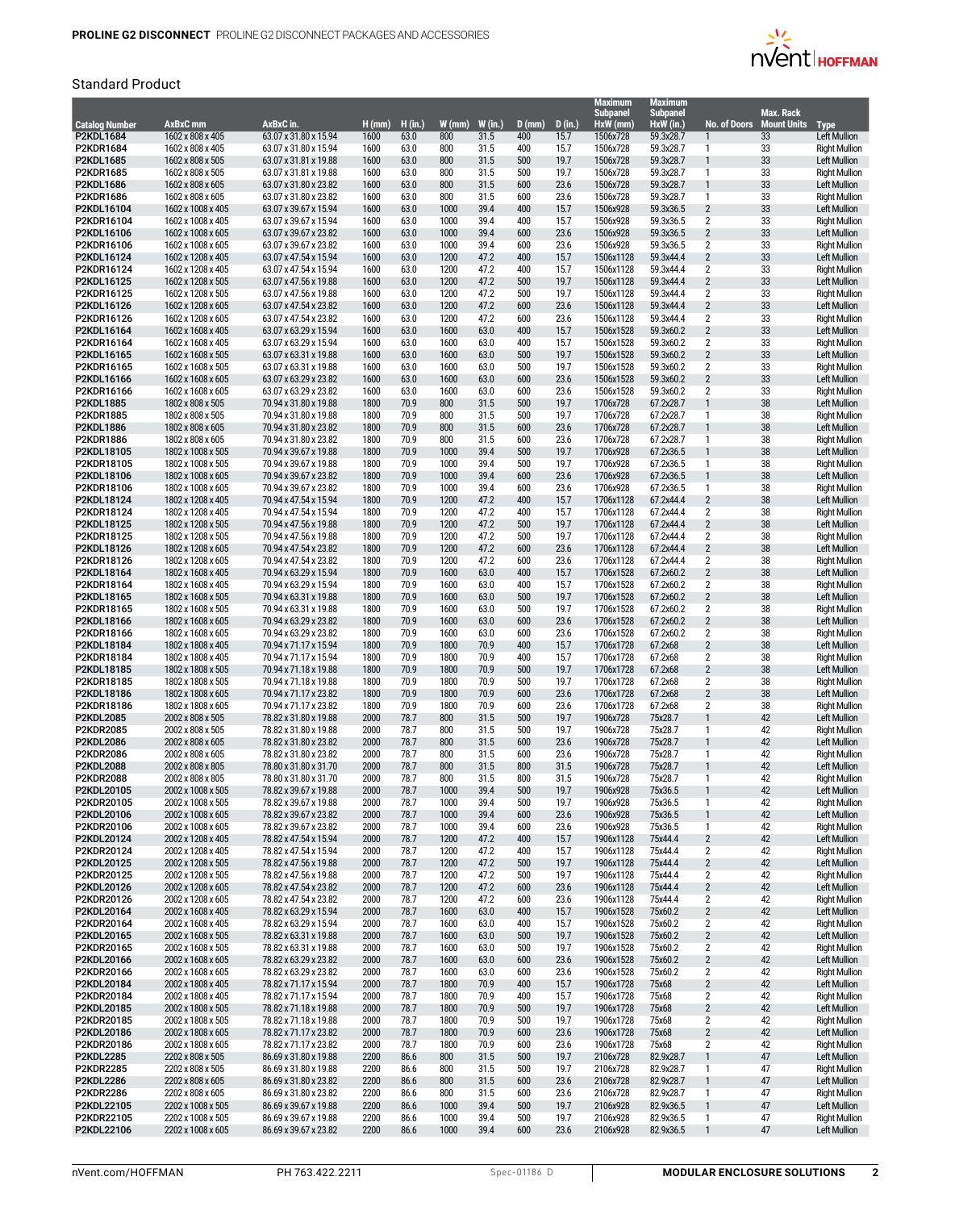

|                       |                   |                       |          |         |          |         |          |         | Maximum<br><b>Subpanel</b> | <b>Maximum</b><br><b>Subpanel</b> |                         | Max. Rack          |                      |
|-----------------------|-------------------|-----------------------|----------|---------|----------|---------|----------|---------|----------------------------|-----------------------------------|-------------------------|--------------------|----------------------|
| <b>Catalog Number</b> | AxBxC mm          | AxBxC in.             | $H$ (mm) | H (in.) | $W$ (mm) | W (in.) | $D$ (mm) | D (in.) | HxW (mm)                   | HxW (in.)                         | No. of Doors            | <b>Mount Units</b> | <b>Type</b>          |
| P2KDR22106            | 2202 x 1008 x 605 | 86.69 x 39.67 x 23.82 | 2200     | 86.6    | 1000     | 39.4    | 600      | 23.6    | 2106x928                   | 82.9x36.5                         |                         | 47                 | <b>Right Mullion</b> |
| P2KDL22124            | 2202 x 1208 x 405 | 86.69 x 47.54 x 15.94 | 2200     | 86.6    | 1200     | 47.2    | 400      | 15.7    | 2106x1128                  | 82.9x44.4                         | $\overline{2}$          | 47                 | Left Mullion         |
| P2KDR22124            | 2202 x 1208 x 405 | 86.69 x 47.54 x 15.94 | 2200     | 86.6    | 1200     | 47.2    | 400      | 15.7    | 2106x1128                  | 82.9x44.4                         | 2                       | 47                 | <b>Right Mullion</b> |
| P2KDL22125            | 2202 x 1208 x 505 | 86.69 x 47.56 x 19.88 | 2200     | 86.6    | 1200     | 47.2    | 500      | 19.7    | 2106x1128                  | 82.9x44.4                         | $\overline{2}$          | 47                 | Left Mullion         |
| P2KDR22125            | 2202 x 1208 x 505 | 86.69 x 47.56 x 19.88 | 2200     | 86.6    | 1200     | 47.2    | 500      | 19.7    | 2106x1128                  | 82.9x44.4                         | 2                       | 47                 | <b>Right Mullion</b> |
| P2KDL22126            | 2202 x 1208 x 605 | 86.69 x 47.54 x 23.82 | 2200     | 86.6    | 1200     | 47.2    | 600      | 23.6    | 2106x1128                  | 82.9x44.4                         | $\overline{2}$          | 47                 | Left Mullion         |
| P2KDR22126            | 2202 x 1208 x 605 | 86.69 x 47.54 x 23.82 | 2200     | 86.6    | 1200     | 47.2    | 600      | 23.6    | 2106x1128                  | 82.9x44.4                         | $\overline{2}$          | 47                 | <b>Right Mullion</b> |
| P2KDL22164            | 2202 x 1608 x 405 | 86.69 x 63.29 x 15.94 | 2200     | 86.6    | 1600     | 63.0    | 400      | 15.7    | 2106x1528                  | 82.9x60.2                         | $\overline{2}$          | 47                 | Left Mullion         |
| P2KDR22164            | 2202 x 1608 x 405 | 86.69 x 63.29 x 15.94 | 2200     | 86.6    | 1600     | 63.0    | 400      | 15.7    | 2106x1528                  | 82.9x60.2                         | $\overline{2}$          | 47                 | <b>Right Mullion</b> |
| P2KDL22165            | 2202 x 1608 x 505 | 86.69 x 63.31 x 19.88 | 2200     | 86.6    | 1600     | 63.0    | 500      | 19.7    | 2106x1528                  | 82.9x60.2                         | $\overline{2}$          | 47                 | Left Mullion         |
| P2KDR22165            | 2202 x 1608 x 505 | 86.69 x 63.31 x 19.88 | 2200     | 86.6    | 1600     | 63.0    | 500      | 19.7    | 2106x1528                  | 82.9x60.2                         | $\overline{\mathbf{c}}$ | 47                 | <b>Right Mullion</b> |
| P2KDL22166            | 2202 x 1608 x 605 | 86.69 x 63.29 x 23.82 | 2200     | 86.6    | 1600     | 63.0    | 600      | 23.6    | 2106x1528                  | 82.9x60.2                         | $\overline{2}$          | 47                 | Left Mullion         |
| P2KDR22166            | 2202 x 1608 x 605 | 86.69 x 63.29 x 23.82 | 2200     | 86.6    | 1600     | 63.0    | 600      | 23.6    | 2106x1528                  | 82.9x60.2                         | 2                       | 47                 | <b>Right Mullion</b> |
| P2KDL22184            | 2202 x 1808 x 405 | 86.69 x 71.17 x 15.94 | 2200     | 86.6    | 1800     | 70.9    | 400      | 15.7    | 2106x1728                  | 82.9x68                           | $\overline{2}$          | 47                 | Left Mullion         |
| P2KDR22184            | 2202 x 1808 x 405 | 86.69 x 71.17 x 15.94 | 2200     | 86.6    | 1800     | 70.9    | 400      | 15.7    | 2106x1728                  | 82.9x68                           | 2                       | 47                 | <b>Right Mullion</b> |
| P2KDL22185            | 2202 x 1808 x 505 | 86.69 x 71.18 x 19.88 | 2200     | 86.6    | 1800     | 70.9    | 500      | 19.7    | 2106x1728                  | 82.9x68                           | $\overline{2}$          | 47                 | Left Mullion         |
| P2KDR22185            | 2202 x 1808 x 505 | 86.69 x 71.18 x 19.88 | 2200     | 86.6    | 1800     | 70.9    | 500      | 19.7    | 2106x1728                  | 82.9x68                           | $\overline{2}$          | 47                 | <b>Right Mullion</b> |
| P2KDL22186            | 2202 x 1808 x 605 | 86.69 x 71.17 x 23.82 | 2200     | 86.6    | 1800     | 70.9    | 600      | 23.6    | 2106x1728                  | 82.9x68                           | $\overline{2}$          | 47                 | Left Mullion         |
| P2KDR22186            | 2202 x 1808 x 605 | 86.69 x 71.17 x 23.82 | 2200     | 86.6    | 1800     | 70.9    | 600      | 23.6    | 2106x1728                  | 82.9x68                           | $\overline{2}$          | 47                 | <b>Right Mullion</b> |

HxWxD dimensions are nominal.







89137857